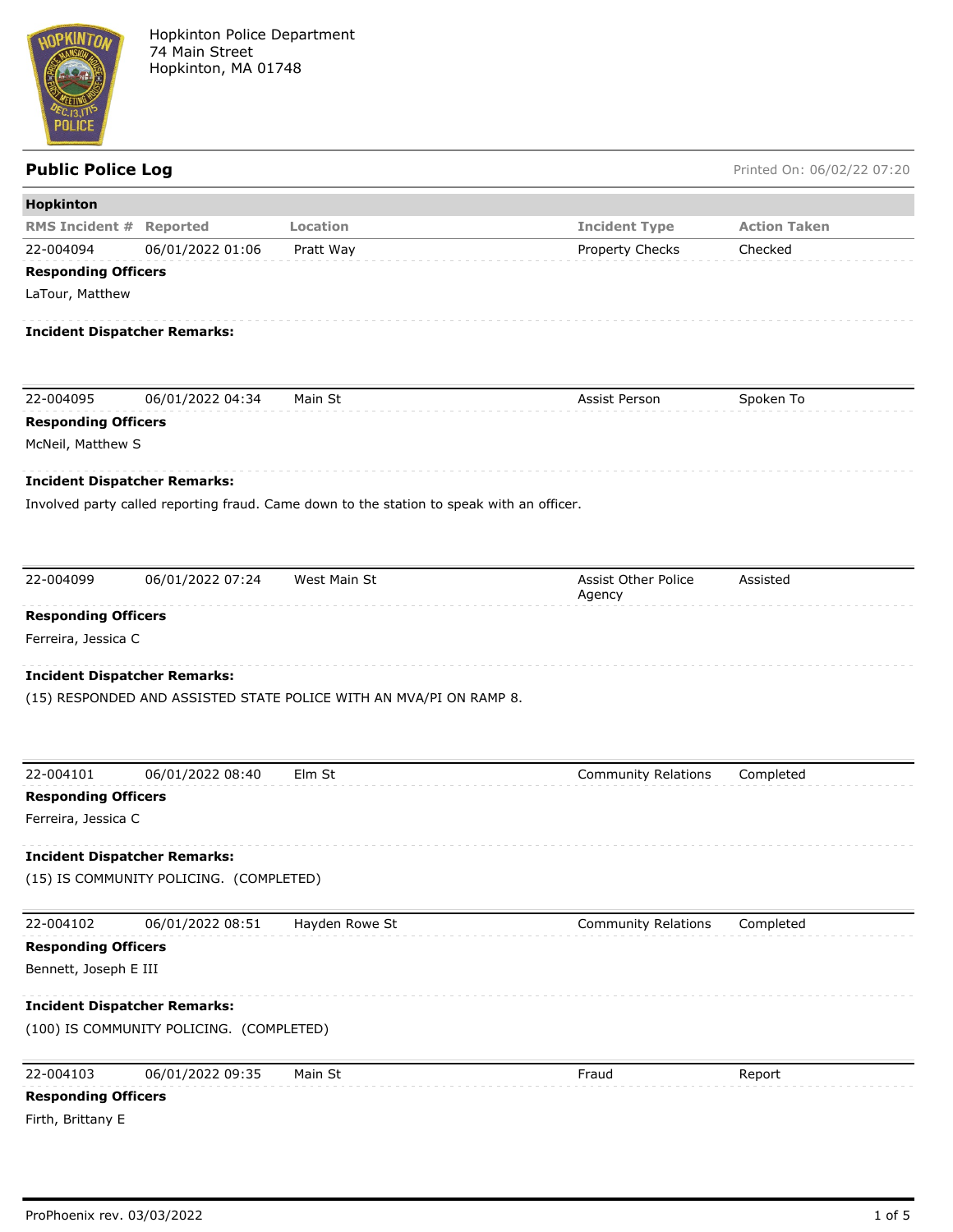

| <b>Public Police Log</b>       |                                          |                                                                            |                                                                                                                 | Printed On: 06/02/22 07:20 |
|--------------------------------|------------------------------------------|----------------------------------------------------------------------------|-----------------------------------------------------------------------------------------------------------------|----------------------------|
| Hopkinton                      |                                          |                                                                            |                                                                                                                 |                            |
| <b>RMS Incident # Reported</b> |                                          | Location                                                                   | <b>Incident Type</b>                                                                                            | <b>Action Taken</b>        |
|                                | <b>Incident Dispatcher Remarks:</b>      |                                                                            |                                                                                                                 |                            |
|                                |                                          |                                                                            | CALLER REPORTS AN AMAZON SCAM. CALLER REPORTS CALLER HAS PERSONAL INFORMATION. (36) SPOKE WITH AND TOOK REPORT. |                            |
| 22-004104                      | 06/01/2022 09:40                         | Wilson St                                                                  | <b>Property Checks</b>                                                                                          | Completed                  |
| <b>Responding Officers</b>     |                                          |                                                                            |                                                                                                                 |                            |
| Saletnik, Nicholas             |                                          |                                                                            |                                                                                                                 |                            |
| Santoro, Matthew J             |                                          |                                                                            |                                                                                                                 |                            |
|                                | <b>Incident Dispatcher Remarks:</b>      |                                                                            |                                                                                                                 |                            |
|                                | (22) AND (34) ARE LNG CHECK (CHECKED OK) |                                                                            |                                                                                                                 |                            |
| 22-004106                      | 06/01/2022 12:28                         | Main St                                                                    | Vehicle Complaint                                                                                               | Report                     |
| <b>Responding Officers</b>     |                                          |                                                                            |                                                                                                                 |                            |
| Firth, Brittany E              |                                          |                                                                            |                                                                                                                 |                            |
|                                |                                          |                                                                            |                                                                                                                 |                            |
| 22-004107                      | 06/01/2022 13:17                         | Ash St                                                                     | Road Hazard                                                                                                     | Checked                    |
| <b>Responding Officers</b>     |                                          |                                                                            |                                                                                                                 |                            |
| Santoro, Matthew J             |                                          |                                                                            |                                                                                                                 |                            |
|                                | <b>Incident Dispatcher Remarks:</b>      |                                                                            |                                                                                                                 |                            |
|                                |                                          | BUT IS NOT A HAZARD AT THIS TIME. VERIZON NOTIFIED AND WILL BE RESPONDING. | CALLER REPORTS A LOW HANGING WIRE. (22) RESPONDED. (22) RESPONDED AND CHECKED AND CONFIRMS WIRE IS LOW HANGING  |                            |
| 22-004108                      | 06/01/2022 13:39                         | Cordaville Rd                                                              | Assist Other Police<br>Agency                                                                                   | Assisted                   |
| <b>Responding Officers</b>     |                                          |                                                                            |                                                                                                                 |                            |
| Brooks, Evan W                 |                                          |                                                                            |                                                                                                                 |                            |
|                                | <b>Incident Dispatcher Remarks:</b>      |                                                                            |                                                                                                                 |                            |
| IS ENROUTE.                    |                                          |                                                                            | 911 CALLER REPORTS AN AGITATED 47 Y/O MALE. PARTY IS IN SOUTHBOROUGH. SOUTHBOROUGH PD CONTACTED AND             |                            |
| 22-004109                      | 06/01/2022 14:05                         | Wilson St                                                                  | Property Checks                                                                                                 | Completed                  |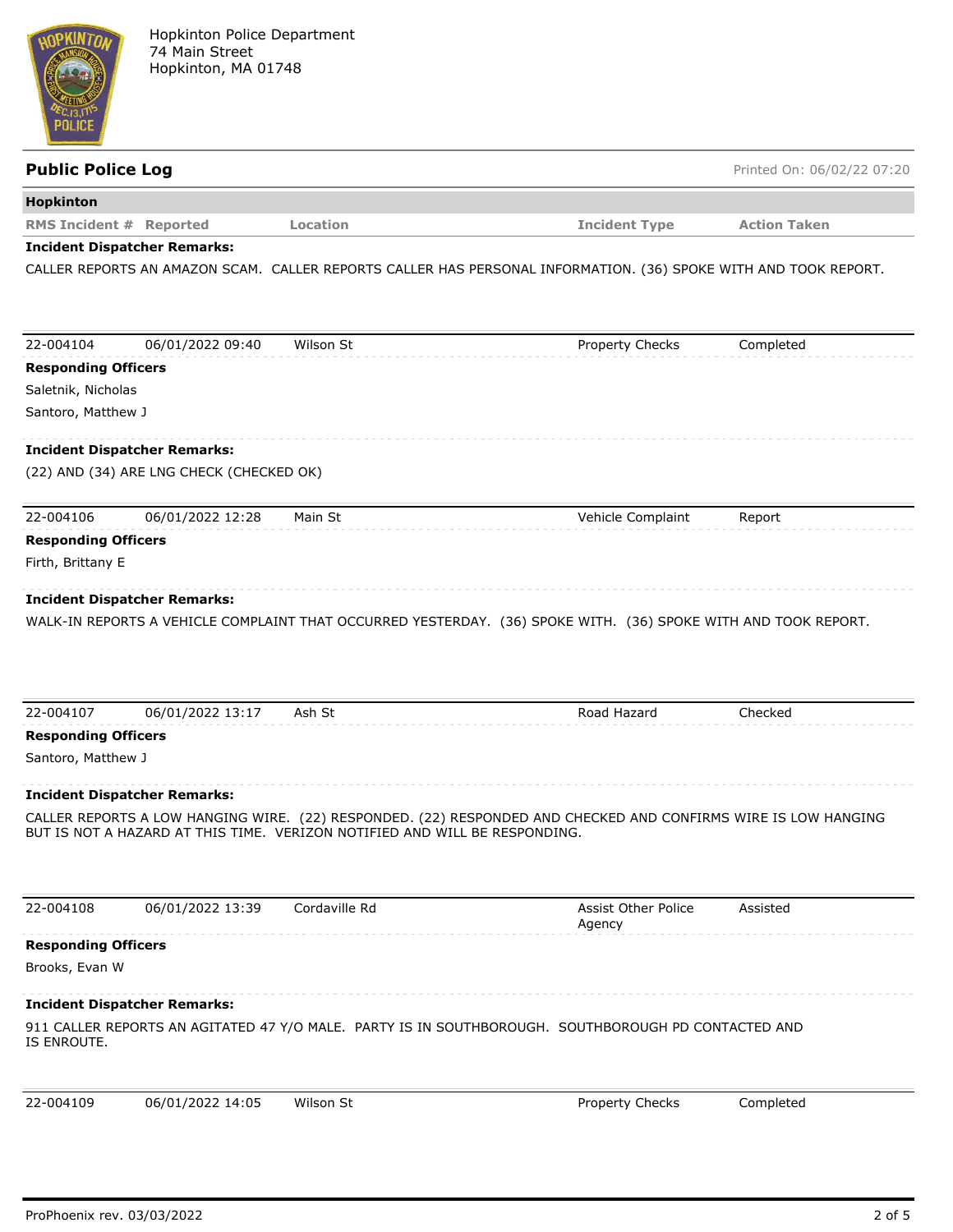

## **Public Police Log** Printed On: 06/02/22 07:20 **Hopkinton RMS Incident # Reported Location Incident Type Action Taken Responding Officers** Saletnik, Nicholas Santoro, Matthew J **Incident Dispatcher Remarks:** (34) AND (22) ARE LNG CHECK (CHECKED OK) 22-004110 06/01/2022 14:15 West Main St Assist Fire Department Assisted **Responding Officers** Ferreira, Jessica C **Incident Dispatcher Remarks:** FIRE ALARM ACTIVATION 22-004111 06/01/2022 14:20 Hayden Rowe St Community Relations Completed **Responding Officers** Saletnik, Nicholas Santoro, Matthew J **Incident Dispatcher Remarks:** (22) AND (34) ARE COMMUNITY POLICING AT THE HIGH SCHOOL. COMPLETED. 22-004112 06/01/2022 14:56 Main St Found Property Log Entry / Info Only **Incident Dispatcher Remarks:** WALK-IN REPORTS A FOUND PURSE. LOG ENTRY/INFO ONLY. 22-004113 06/01/2022 15:32 Main St Vehicle Complaint Checked / Negative Find **Responding Officers** Normandin, Cody **Incident Dispatcher Remarks:**

CALLER REPORTED ERATIC OPERATOR. GOLD CAMRY/PLATE GIVEN DIDNT COME BACK TO ANYTHING. (28) RESPONDED/CHECKED AND NEGATIVE FIND.

22-004115 06/01/2022 15:59 Hayden Rowe St Community Relations Completed **Responding Officers** Bennett, Joseph E III **Incident Dispatcher Remarks:** COMMUNITY RELATIONS. (100). 22-004116 06/01/2022 16:30 Hayden Rowe St Vehicle Complaint Checked / Negative Find **Responding Officers** Normandin, Cody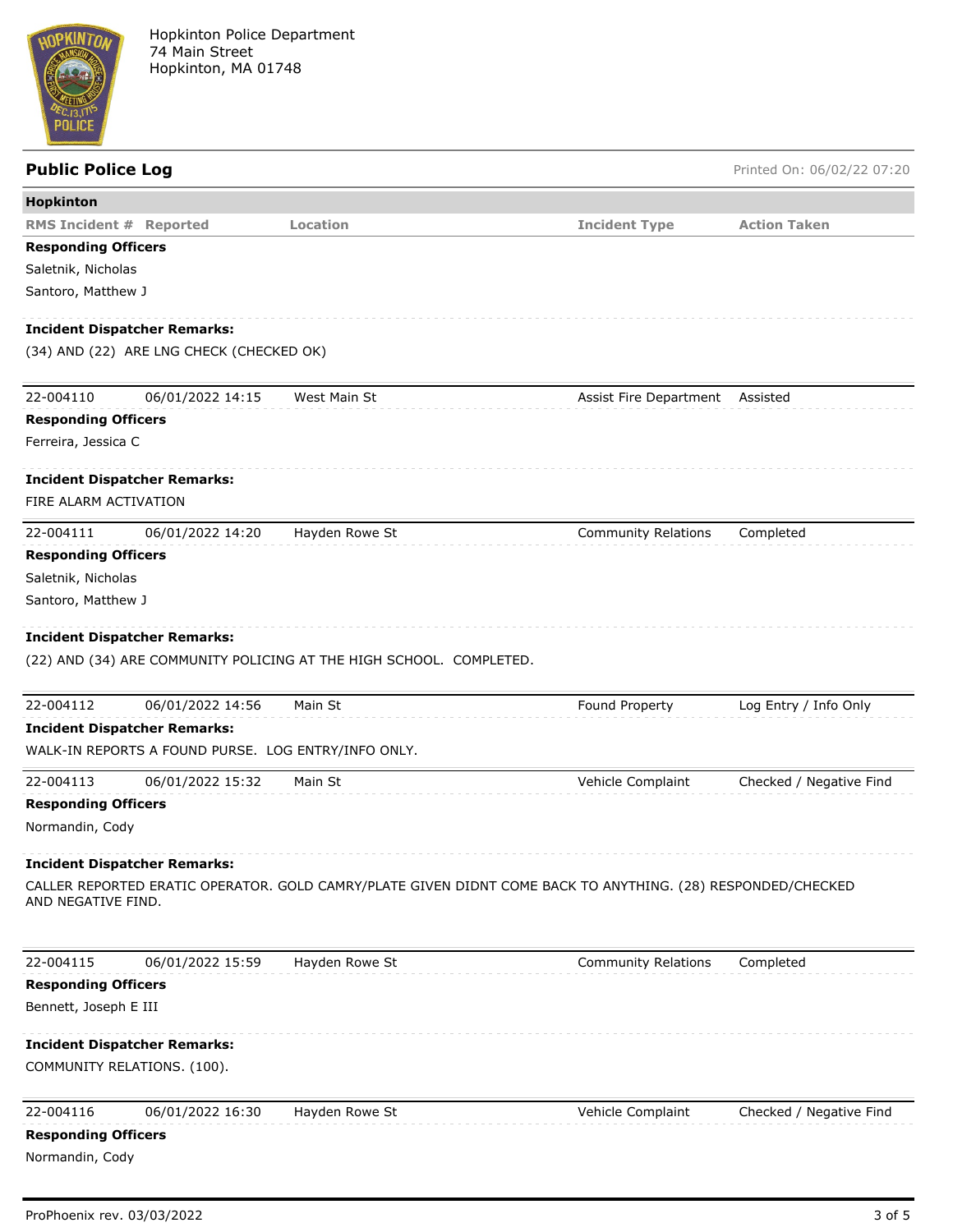

# **Hopkinton RMS Incident # Reported Location Incident Type Action Taken Incident Dispatcher Remarks:** CALLER REPORTED 3 MOTORCYCLES DRIVING ERATICALLY. (28) RESPONDED NEGATIVE FIND. 22-004117 06/01/2022 16:33 Main St Accident No Personal Injury Crash Report **Responding Officers** Normandin, Cody **Incident Dispatcher Remarks:** 2 CAR ACCIDENT NO INJURIES. (28) RESPONDED. CRASH REPORT. 22-004118 06/01/2022 16:59 Main St Vandalism Report **Responding Officers** Normandin, Cody **Incident Dispatcher Remarks:** CALLER REPORTED HER CARS TIRE WAS SLASHED LAST EVENING AROUND 2030. (28) SPOKE TO. 22-004119 06/01/2022 17:47 Ash St Vehicle Complaint Report

**Public Police Log** Printed On: 06/02/22 07:20

**Responding Officers**

McNeil, Matthew S

Normandin, Cody

#### **Incident Dispatcher Remarks:**

911 CALLER REPORTED ROAD RAGE INCIDENT/THE OTHER OPERATOR THREW A SODA CAN/BOTTLE AT HIS CAR. (28), (700) RESPONDED/ CAUGHT UP WITH THE VEHCILE. PENDING CHARGES. REPORT.

22-004121 06/01/2022 19:47 Elizabeth Rd Suspicious Activity Cancelled Enroute

#### **Responding Officers**

Ferreira, Jessica C Normandin, Cody